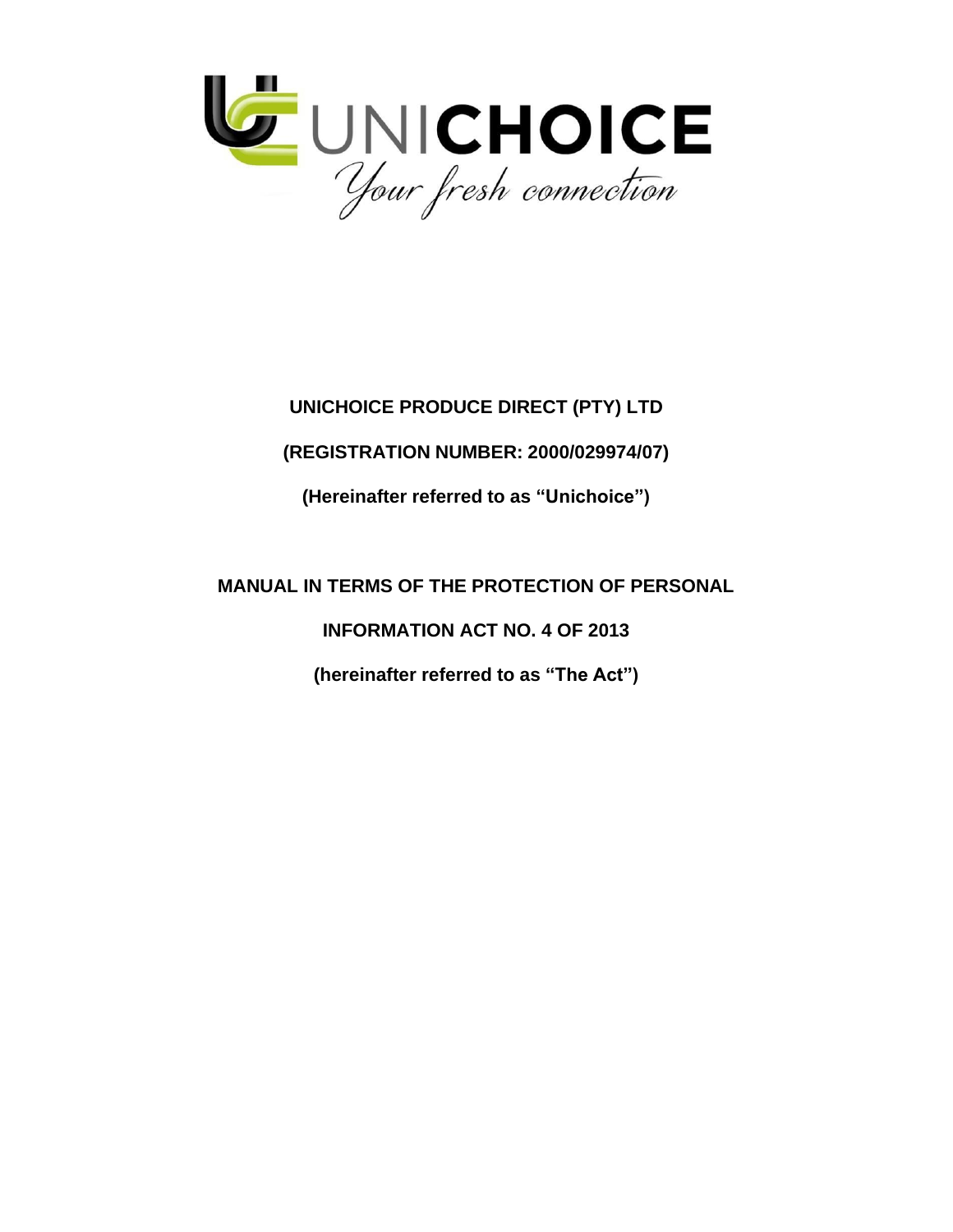#### **PURPOSE:**

UNICHOICE is committed to protecting the privacy of Staff, Buyers and Producers and will adhere to strict compliance with the Act.

This manual sets out the privacy policy of Unichoice and provides user friendly guidelines.

#### **1. Contact Details**

• **Information Officer: Antro van Zyl**

Polo Village Offices Unit B2, Val de Vie Estate, R301, Jan Van Riebeeck Drive, Paarl, 7646 021 914 5838 [antro@unichoice.co.za](mailto:antro@unichoice.co.za)

• **Deputy Information Officer: Michelle Dreyer**

Polo Village Offices Unit B2, Val de Vie Estate, R301, Jan Van Riebeeck Drive, Paarl, 7646 021 914 5838 [michelle@unichoice.co.za](mailto:michelle@unichoice.co.za)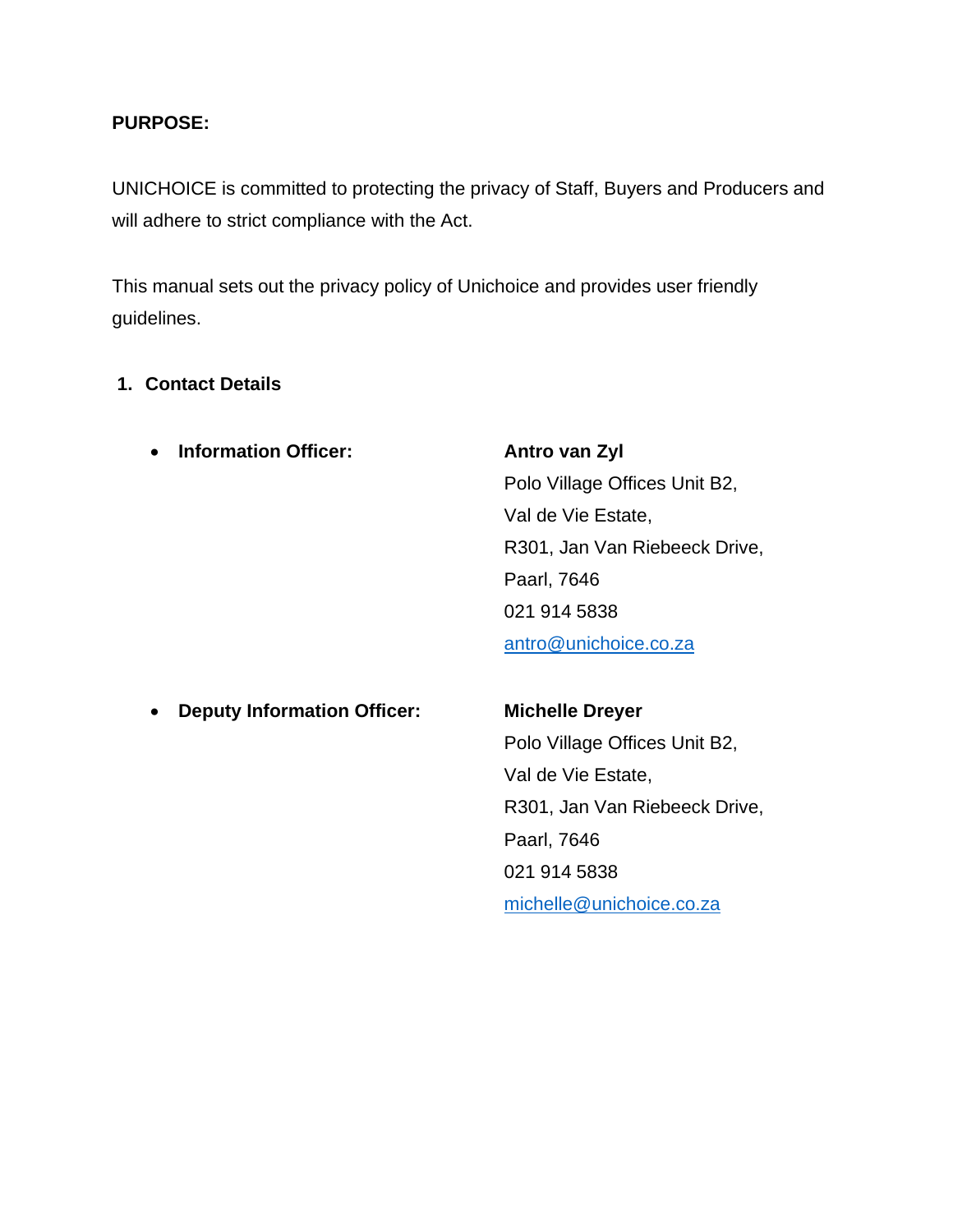## **2. The Purpose of Processing Personal Information**

It is important to note that in terms of Section 13 read with Section 15 of the Act, information must be collected for a specific and explicit purpose related to the activity and functions of Unichoice.

## "Processing" means:

- Any operation or activity whether or not by automatic means concerning personal information including the collection, receipt, recording, organisation, collation, storage, updating or modification, retrieval, alteration, consultation or use.
- Dissemination by means of transmission, distribution or making available in any other form.
- Merging, linking as well as restriction, degradation, erasure or destruction of information.

Unichoice will utilise the Personal Information in its care in the following ways:

- To draft and negotiate the terms of the agreement between Unichoice and its clients (hereinafter referred to as the "Producer");
- Compliance with FICA such Producer;
- To protect the legitimate interests of Unichoice and a Third Party to whom such information was supplied.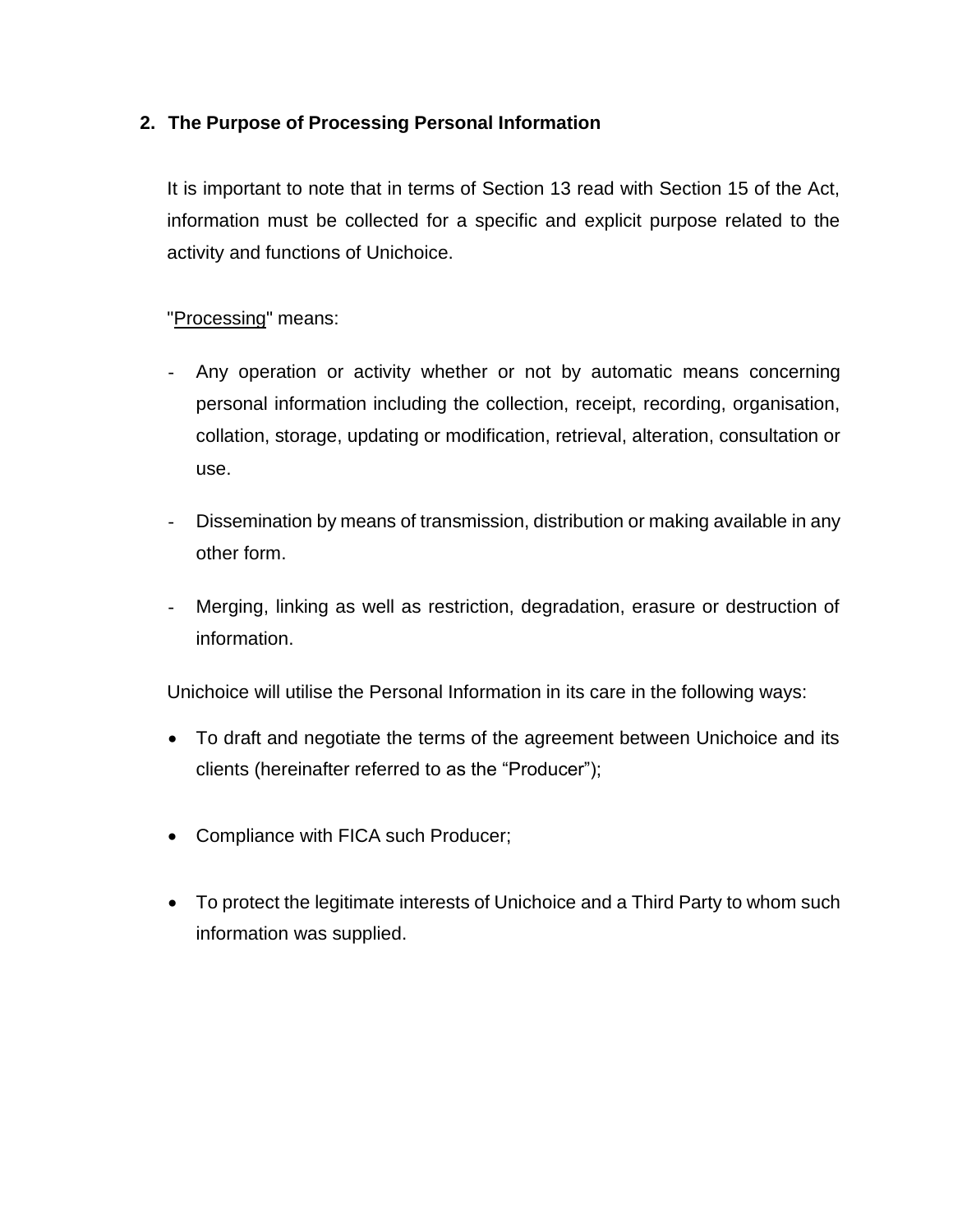## **3. Categories of Data Subjects and their Personal Information**

Unichoice may process records relating to its Staff, Producers and Buyers (inclusive of staff and shareholders of such entities) (hereinafter referred to as "Data Subjects").

| <b>ENTITY TYPE</b>        | PERSONAL INFORMATION PROCESSED                              |
|---------------------------|-------------------------------------------------------------|
| <b>Producers</b>          | Physical and postal addresses; contact details; financial   |
|                           | information; registration number; tax related information.  |
|                           | Information regarding the historical production of Fruit    |
|                           | such as production capability, cultivars, past production   |
|                           | statistics etc.                                             |
| <b>Shareholders</b>       | Physical and postal addresses; contact details; financial   |
|                           | information; tax related information; registration number.  |
| <b>Staff of Unichoice</b> | Gender; pregnancy; marital status; age; education           |
|                           | information; financial information; employment history; ID  |
|                           | number; physical and postal addresses; contact details.     |
| <b>Buyers</b>             | Physical and postal addresses; contact details; financial   |
|                           | information; registration number; tax related information.  |
|                           | Information regarding the historical purchase of Fruit such |
|                           | as amount purchased, cultivars purchased, past purchase     |
|                           | statistics etc.                                             |

## **4. Data Subject Participation (Sections 23 and 25)**

4.1 The Data Subject may require access to such information, and/or its correction of deletion. This may occur at a prescribed fee, and a copy of the information that Unichoice have in their possession. The information must be provided in a reasonable format and in a manner that is understandable. The Data Subject may contact Unichoice the officer appointed herein for such information.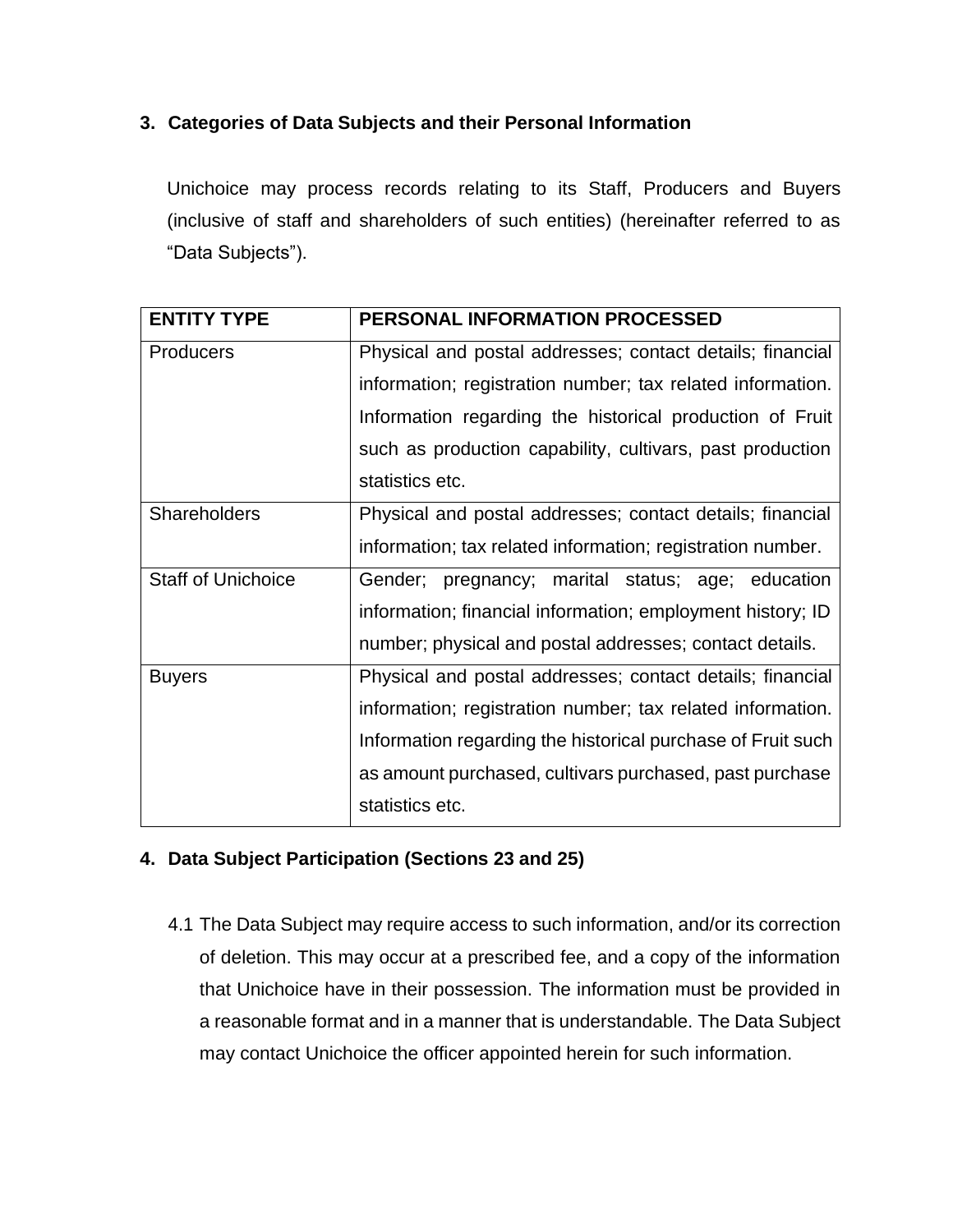- 4.2 The Data Subject may request that outdated or incorrect information be updated, or may request its deletion if, for instance, Unichoice is not authorized to process it. Unichoice must investigate, and follow, the Data Subject's instruction relating to its update or deletion, unless there are legal grounds indicating otherwise. The deletion or amendment and or refusal will be provided in writing within 7days of written request.
- 4.3 Unichoice must inform the Data Subject of its actions taken, and if a dispute arises the parties must reach an agreement, failing which either party may refer the matter.
- 4.4 All persons affected due to a change in information, must be informed.

## **5. Prior to Collection of Personal Information**

Unichoice must inform the Data Subjects of the:

- 5.1 Purpose of the collection;
- 5.2 Information required;
- 5.3 Information which is voluntary (consent) and information which is mandatory (justification or authorization);
- 5.4 Source of collection by the Data Subject or Third Party;
- 5.5 Consequences of a failure to provide the information;
- 5.6 Recipients of information;
- 5.7 Category of information;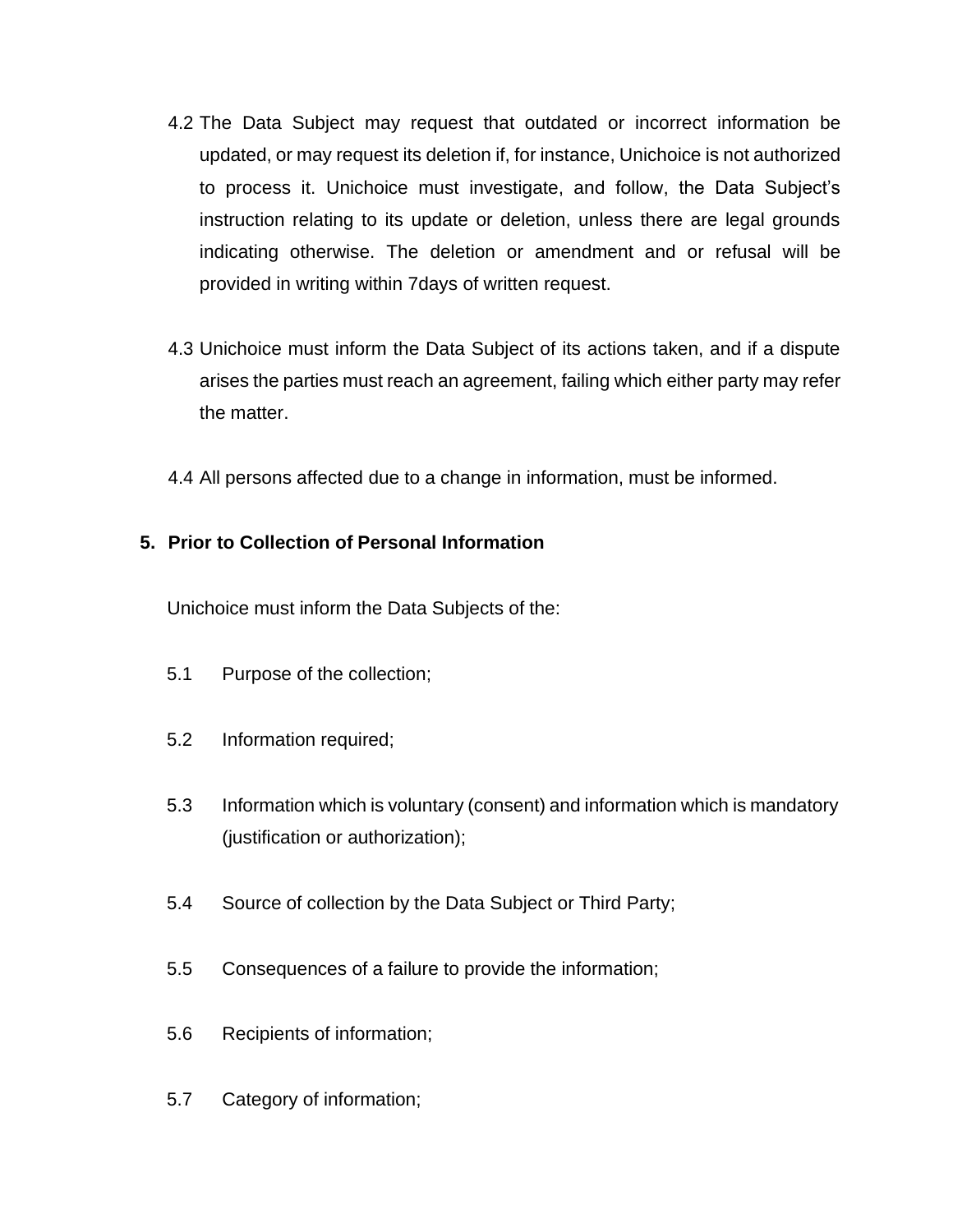- 5.8 Name and address of Unichoice;
- 5.9 Transfer of information to another country and the security provided over the information, if any;
- 5.10 Right of access to information (PAIA);
- 5.11 Right to object to processing;
- 5.12 Right to complain to the Information Officer.

#### **6. Prohibition on Processing of Personal Information**

- 6.1 In accordance with Sections 26 and 27 of the Act, the following information will not be processed:
	- 6.1.1 Religious or philosophical beliefs;
	- 6.1.2 Race or ethnic origin;
	- 6.1.3 Trade union membership;
	- 6.1.4 Political persuation;
	- 6.1.5 Health or sex life;
	- 6.1.6 Biometric information;
	- 6.1.7 Alleged criminal offences.
- 6.2 The abovementioned list will not apply if: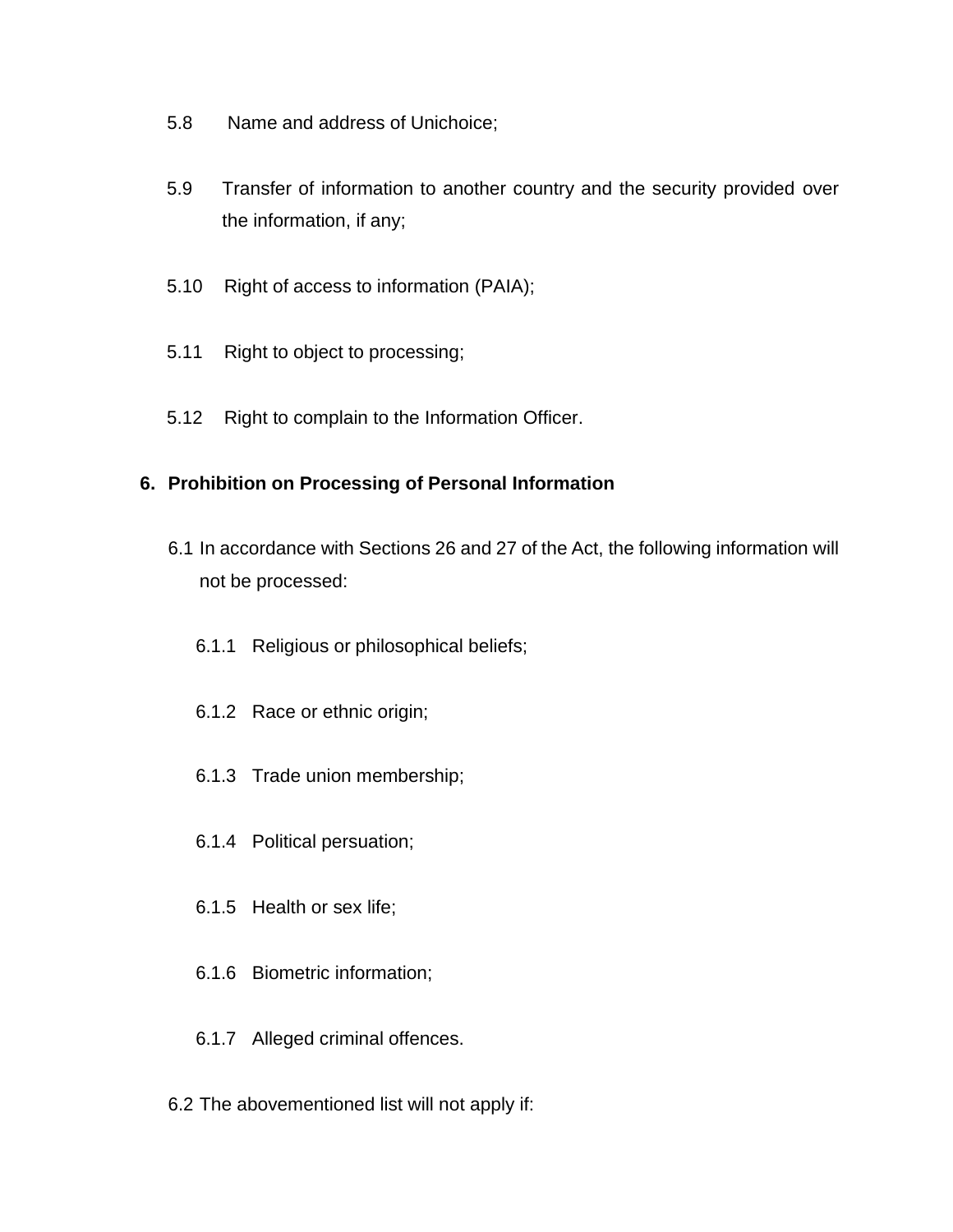- 6.2.1 Consent is given by the Data Subject;
- 6.2.2 It is justified in terms of law or is required for the protection of a right;
- 6.2.3 Processing is for historical, statistical or research purposes as there is a public interest or consent cannot be obtained, and safeguards are provided to prevent a breach of the right to privacy;
- 6.2.4 Information has become public knowledge due to the intention of the Data Subject;
- 6.2.5 The Information Officer has authorized the process; or
- 6.2.6 Sections 28 and 33 have been complied with (the specific authorization provisions).

## **7. Trans-border flows of Personal Information**

Section 72 regulates transborder transfers of Personal Information. However, Unichoice does not provide Personal Information of Producers to Buyers in a foreign country as Unichoice is an intermediary agent.

#### **8. General Description of Information Security Measures**

Unichoice has put the following security measures in place, in order to protect information obtained.

- Firewalls;
- Virus protection software and update protocols;